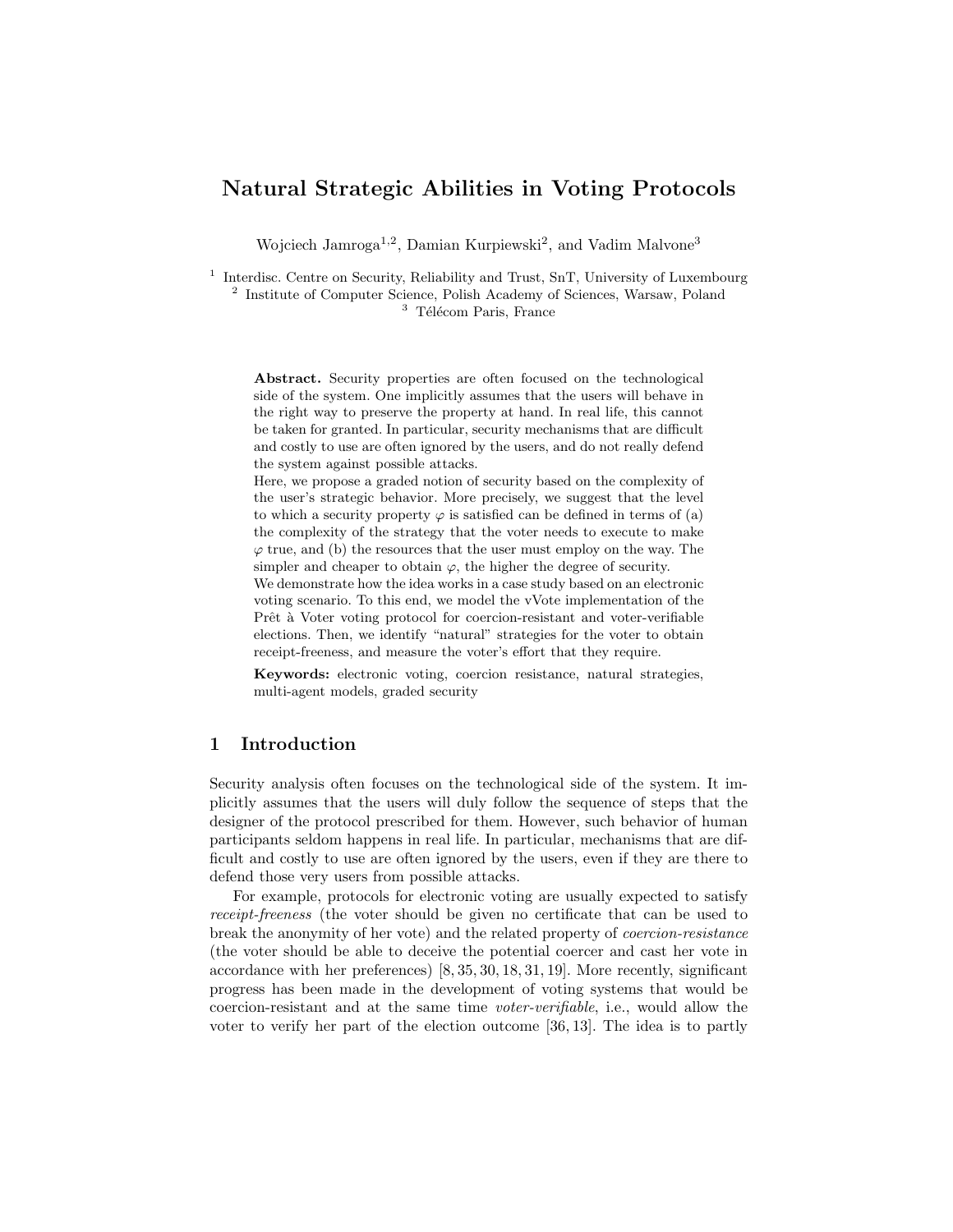"crowdsource" an audit of the election to the voters, and see if they detect any irregularities. Examples include the Prêt  $\grave{a}$  Voter protocol [37] and its implementation vVote [14] that was used in the 2014 election in the Australian state of Victoria.

However, the fact that a voting system includes a mechanism for voterverifiability does not immediately imply that it is more secure and trustworthy. This crucially depends on how many voters will actually verify their ballots [42], which in turn depends on how understandable and easy to use the mechanism is. The same applies to mechanisms for coercion-resistance and receipt-freeness, and in fact to any optional security mechanism. If the users find the mechanism complicated and tiresome, and they can avoid it, they will avoid it.

Thus, the right question is often not if but how much security is obtained by the given mechanism. In this paper, we propose a graded notion of practical security based on the complexity of the strategic behavior, expected from the user if a given security property is to be achieved. More precisely, we suggest that the level to which property  $\varphi$  is "practically" satisfied can be defined in terms of (a) the complexity of the strategy that the user needs to execute to make  $\varphi$  true, and (b) the resources that the user must employ on the way. The simpler and cheaper to obtain  $\varphi$ , the higher the degree of security.

Obviously, the devil is in the detail. It often works best when a general idea is developed with concrete examples in mind. Here, we do the first step, and look how the voter-verifiability can be assessed in vVote and Prêt à Voter. To this end, we come up with a multi-agent model of vVote, inspired by interpreted systems [20]. We consider three main types of agents participating in the voting process: the election system, a voter, and a potential coercer. Then, we identify strategies for the voter to use the voter-verifiability mechanism, and estimate the voter's effort that they require. We also look at how difficult it is for the coercer to compromise the election through a randomization attack [30]. The strategic reasoning and its complexity is formalized by means of so called *natural* strategies, proposed in [28, 29] and consistent with psychological evidence on how humans use symbolic concepts [9, 21].

To create the models, we use the Uppaal model checker for distributed and multi-agent systems [5], with its flexible modeling language and intuitive GUI. This additionally allows to use the Uppaal verification functionality and check that our natural strategies indeed obtain the goals for which they are proposed.

Related work. Formal analysis of security that takes a more human-centered approach has been done in a number of papers, for example with respect to insider threats [23]. A more systematic approach, based on the idea of security ceremonies, was proposed and used in [11, 6, 7, 33], and applied to formal analysis of voting protocols [32]. Here, we build on a different modeling tradition, namely on the framework of *multi-agent systems*. This modeling approach was only used in [24] where a preliminary verification of the Selene voting protocol was conducted. Moreover, to our best knowledge, the idea of measuring the security level by the complexity of strategies needed to preserve a given security requirement is entirely new.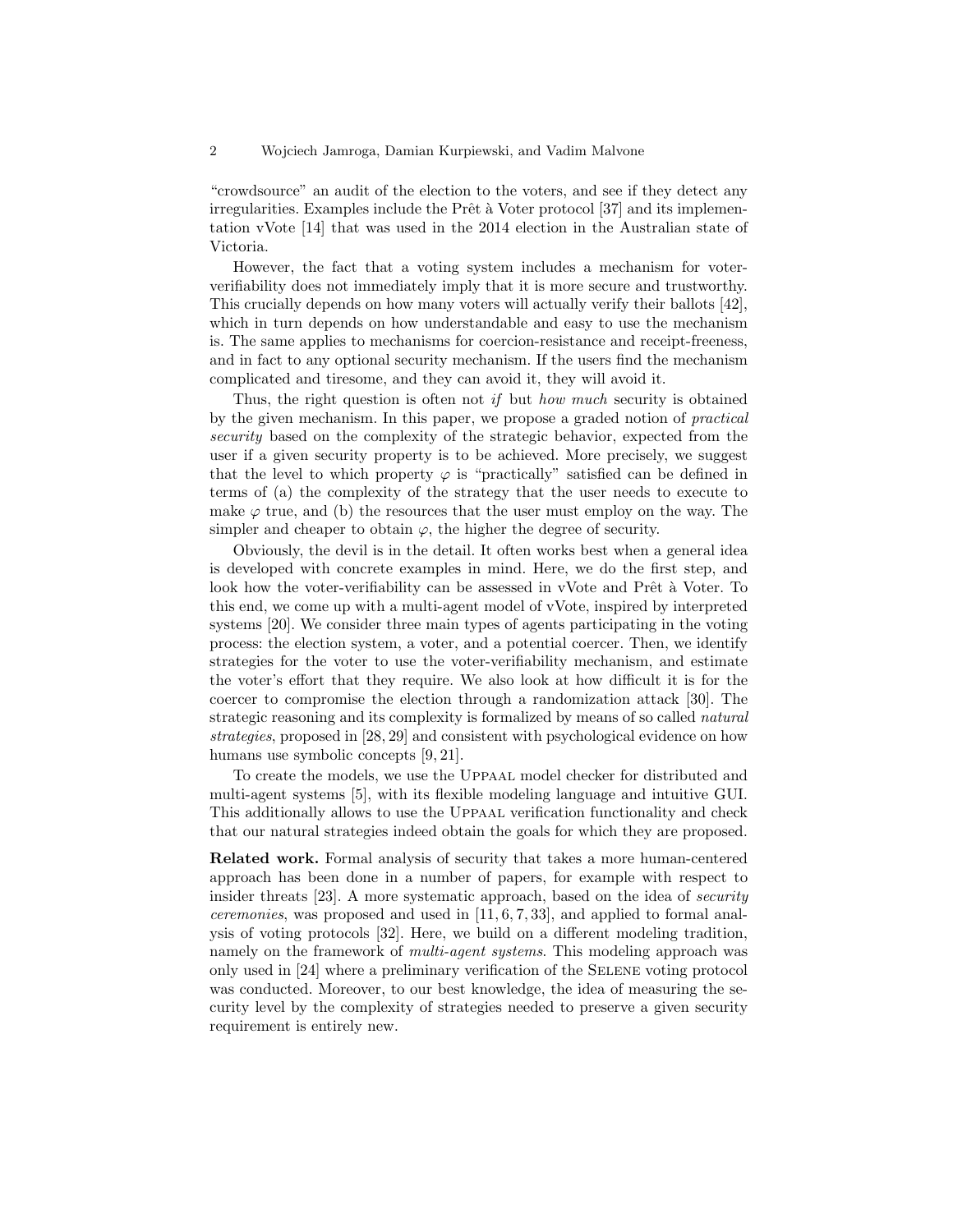

Fig. 1. Voter model

Other (somewhat) related works include social-technical modeling of attacks with timed automata [16] and especially game-theoretic analysis of voting procedures [10, 15, 3, 26]. Also, strategies for human users to obtain simple security requirements were investigated in [4]. Finally, specification of coercion-resistance and receipt-freeness in logics of strategic ability was attempted in [41].

## 2 Methodology

The main goal of this paper is to propose a framework for analyzing security and usability of voting protocols, based on how easy it is for the participants to use the functionality of the protocol and avoid a breach of security. Dually, we can also look at how difficult it is for the attacker to compromise the system. In this section we explain the methodology.

### 2.1 Modeling the Voting Process

The first step is to divide the description of the protocol into loosely coupled components, called agents. The partition is often straightforward: in our case, it will include the voter, the election infrastructure, the teller etc.

For each agent we define its local model, which consists of locations (i.e., the local states of the agent) and labeled edges between locations (i.e., local transitions). A transition corresponds to an action performed by the agent. An example model of the voter can be seen in Figure 1. For instance, when the voter has scanned her ballot and is in the state scanning she can perform action enter vote, thus moving to the state voted. This local model, as well as the others, has been created using the modeling interface of the Uppaal model checker [5]. The locations in Uppaal are graphically represented as circles, with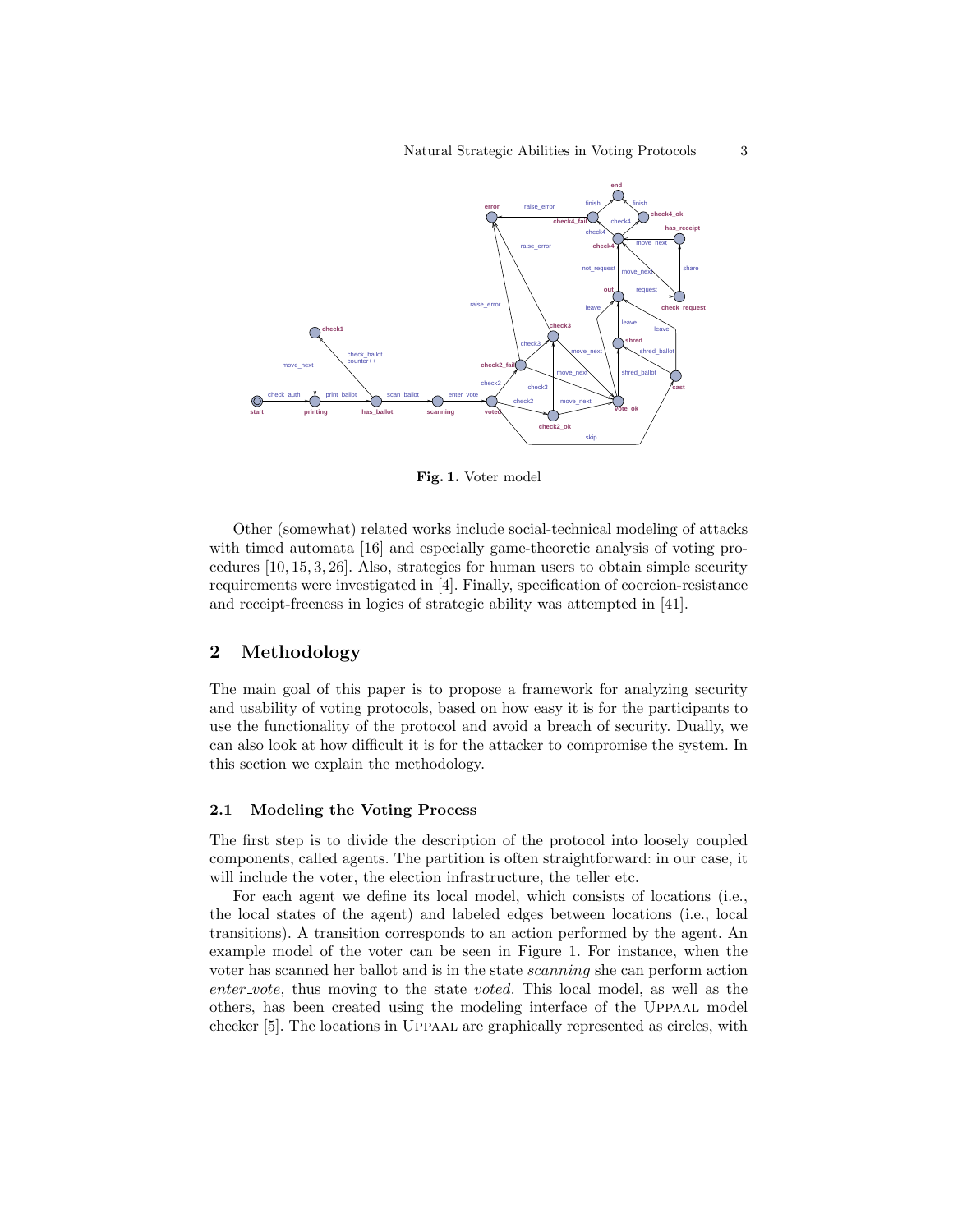initial locations marked by a double circle. The edges are annotated by colored labels: guards (green), synchronizations (teal) and updates (blue). The syntax of expressions is similar to  $C/C++$ . Guards enable the transition if and only if the guard condition evaluates to true. Synchronizations allow processes to synchronize over a common channel. Update expressions are evaluated when the transition is taken.

The global model of the whole system consists of a set of concurrent processes, i.e., local models of the agents. The combination of the local models unfolds into a global model, where each global state represents a possible configuration of the local states of the agents.

#### 2.2 Natural Strategic Ability

Many relevant properties of multi-agent systems refer to strategic abilities of agents and their groups. For example, voter-verifiability can be understood as the ability of the voter to check if her vote was registered and tallied correctly. Similarly, receipt-freeness can be understood as the inability of the coercer, typically with help from the voter, to obtain evidence of how the voter has voted [41].

Logics of strategic reasoning, such as ATL and Strategy Logic, provide neat languages to express properties of agents' behavior and its dynamics, driven by individual and collective goals of the agents [2, 12, 34]. For example, the ATL formula  $\langle \langle \text{cust} \rangle \rangle$ F ticket may be used to express that the customer cust can ensure that he will eventually obtain a ticket, regardless of the actions of the other agents. The specification holds if cust has a strategy whose every execution path satisfies ticket at some point in the future. Strategies in a multi-agent system are understood as conditional plans, and play central role in reasoning about purposeful agents [2, 40]. Formally, strategies are defined as functions from sequences of system states (i.e., possible histories of the game) to actions. A simpler notion of positional strategies, that we will use here, is defined by functions from states to actions. However, real-life processes often have millions or even billions of possible states, which allows for terribly complicated strategies – and humans are notoriously bad at handling combinatorially complex objects.

To better model the way human agents strategize, we proposed in [28, 29] to use a more human-friendly representation of strategies, based on lists of condition-action rules. The conditions are given by Boolean formulas for positional strategies and regular expressions over Boolean formulas in the general case. Moreover, it was postulated that only those strategies should be considered whose complexity does not exceed a given bound. This is consistent with classical approaches to commonsense reasoning [17] and planning [22], as well as the empirical results on how humans learn and use concepts [9, 21].

#### 2.3 Natural Strategies and Their Complexity

**Natural strategies.** Let  $\mathcal{B}(Prop_a)$  be the set of Boolean formulas over atomic propositions  $Prop_a$  observable by agent a. In our case,  $Prop_a$  consists of all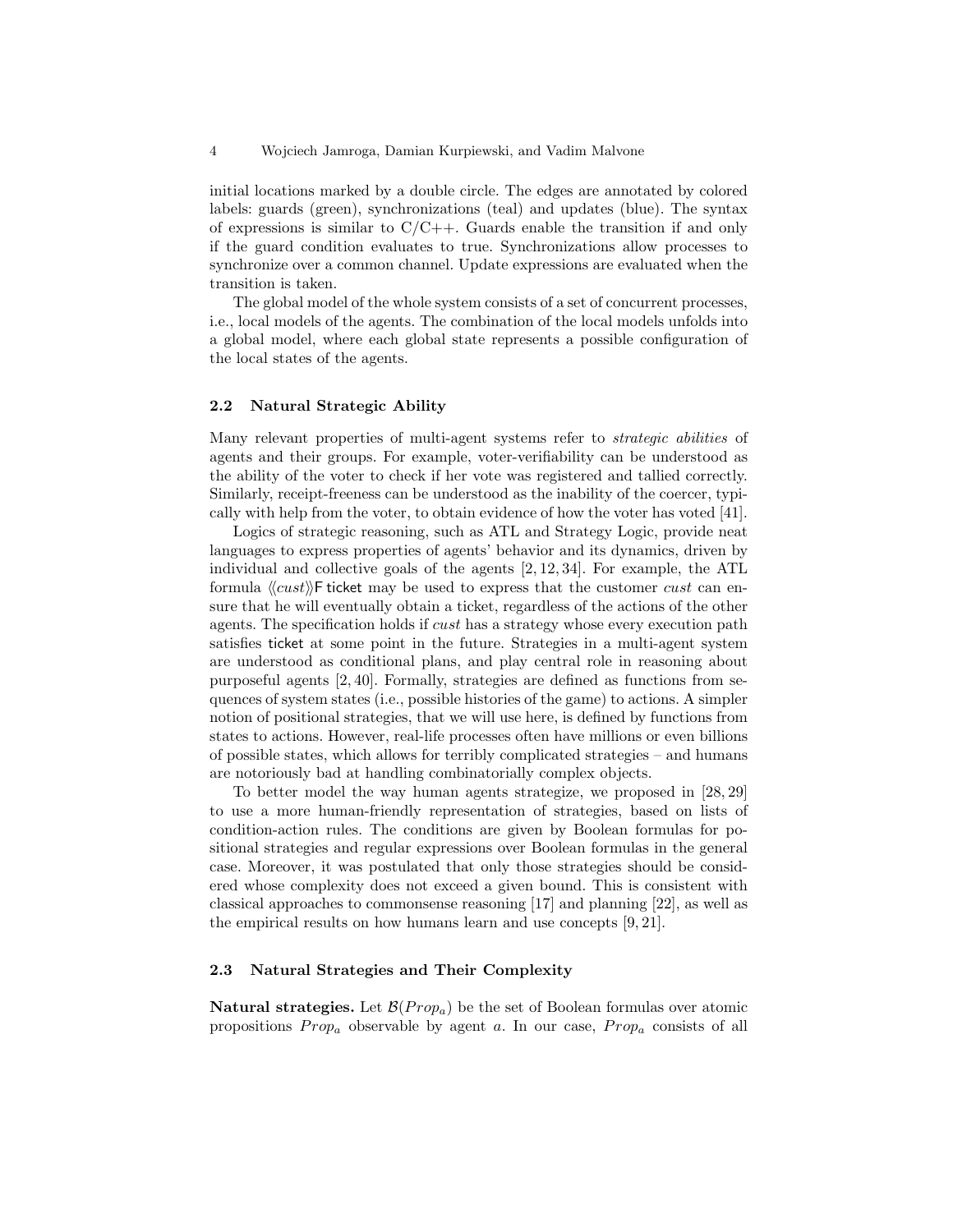the references to the local variables of agent  $a$ , as well as the global variables in the model. We represent natural positional strategies of agent a by ordered lists of guarded actions, i.e., sequences of pairs  $\phi_i \leadsto \alpha_i$  such that: (1)  $\phi_i \in$  $\mathcal{B}(Prop_a)$ , and (2)  $\alpha_i$  is an action available to agent a in every state where  $\phi_i$  holds. Moreover, we assume that the last pair on the list is  $\top \leadsto \alpha$  for some action  $\alpha$ , i.e., the last rule is guarded by a condition that will always be satisfied. A collective natural strategy for a group of agents  $A = \{a_1, \ldots, a_{|A|}\}\$ is a tuple of individual natural strategies  $s_A = (s_{a_1}, \ldots, s_{a_{|A|}})$ . The set of such strategies is denoted by  $\Sigma_A$ .

The "outcome" function  $out(q, s<sub>A</sub>)$  returns the set of all paths (i.e., all maximal traces) that occur when coalition A executes strategy  $s_A$  from state q onward, and the agents outside A are free to act in an arbitrary way.

Complexity of strategies. We will use the following complexity metric for strategies:  $compl(s_A) = \sum_{(\phi,\alpha)\in s_A} |\phi|$ , with  $|\phi|$  being the number of symbols in  $\phi$ , without parentheses. That is,  $compl(s_A)$  simply counts the total length of guards in  $s_A$ . Intuitively, the complexity of a strategy is understood as its level of sophistication. It corresponds to the mental effort needed to come up with the strategy, memorize it, and execute it.

## 3 Specification and Verification of Voting Properties Based on Natural Strategies

To reason about natural strategic ability, the logic NatATL was introduced in [25, 28] with the following syntax:

$$
\varphi::=\mathsf{p}~|~\neg\varphi~|~\varphi\wedge\varphi~|~\langle\!\langle A\rangle\!\rangle^{\leq k}\mathsf{X}~\varphi~|~\langle\!\langle A\rangle\!\rangle^{\leq k}\mathsf{F}~\varphi~|~\langle\!\langle A\rangle\!\rangle^{\leq k}\mathsf{G}~\varphi~|~\langle\!\langle A\rangle\!\rangle^{\leq k}\varphi~\mathsf{U}~\varphi.
$$

where A is a group of agents and  $k \in \mathbb{N}$  is a complexity bound. Intuitively,  $\langle A \rangle^{\leq k}$  reads as "coalition A has a collective strategy of size less or equal than k to enforce the property  $\gamma$ ." The formulas of NatATL make use of classical temporal operators: " $X$ " ("in the next state"), " $G$ " ("always from now on"), " $F$ " ("now or sometime in the future"), and U (strong "until"). For example, the formula  $\langle \langle \text{cust} \rangle \rangle^{\leq 10}$ F ticket expresses that the customer can obtain a ticket by a strategy of complexity at most 10. This seems more appropriate as a functionality requirement than to require the existence of *any* function from states to actions. We note in passing that the path quantifier "for all paths" from temporal logic can be defined as  $A\gamma \equiv \langle\langle \emptyset \rangle\rangle^{\leq 0}\gamma$ .

#### 3.1 How to Specify Voter-Verifiability

NatATL can be used to specify interesting properties of the voting system. For example, *voter-verifiability* captures the ability of the voter to verify what happened to her vote. In our case, this is represented by the check4 phase, hence we can specify voter-verifiability with formula  $\langle \langle \text{voter} \rangle \rangle^{\leq k}$ F (check4\_ok  $\vee$  error). The intuition is simple: the voter has a strategy of size at most  $k$  to successfully perform check4 or else signal an error.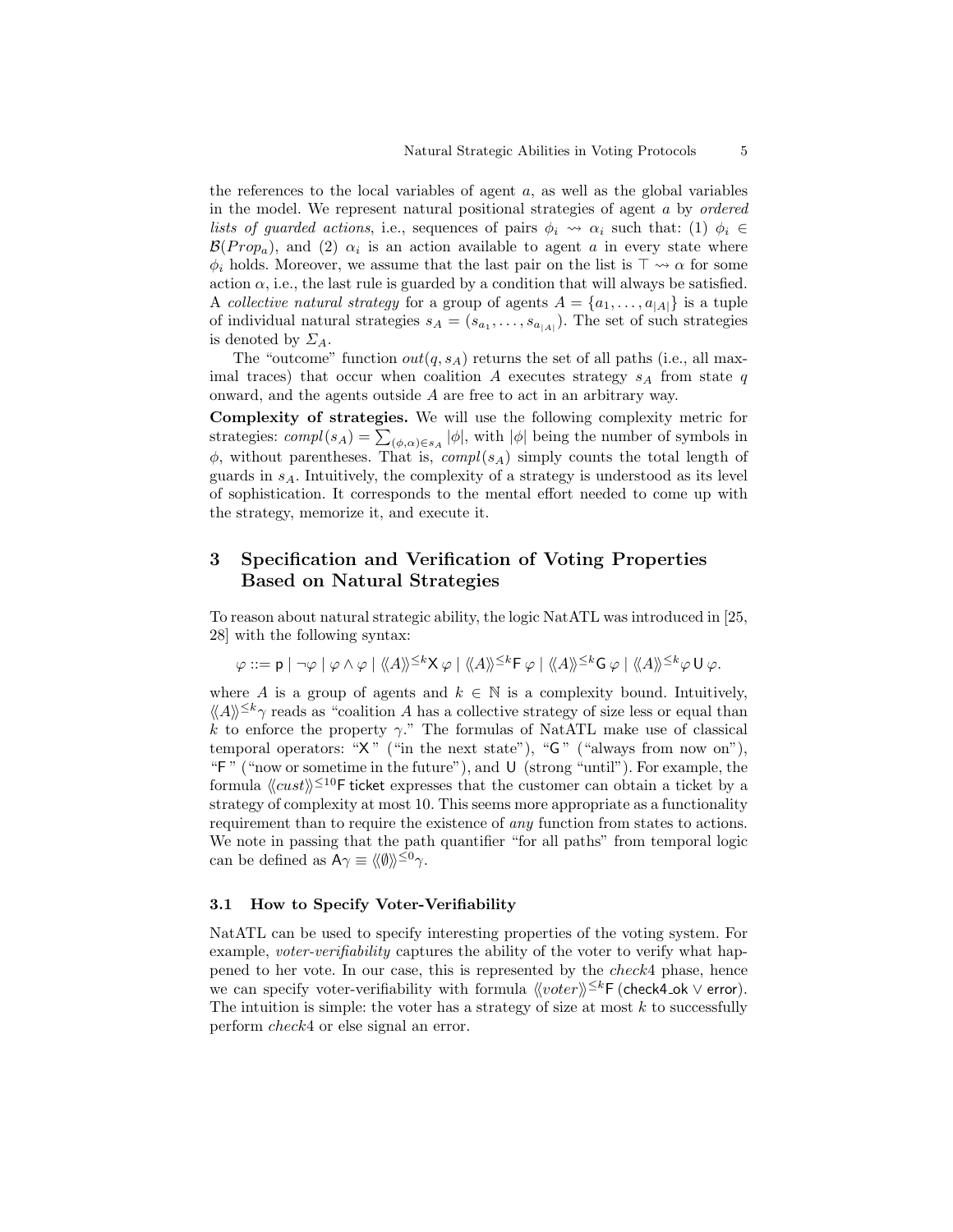A careful reader can spot one problem with the formalization: it holds if the voter signals an error regardless of the outcome of the check (and it shouldn't!). A better specification is given by  $\langle \langle \text{voter} \rangle \rangle^{\leq k}$ F (check4\_ok  $\vee$  check4\_fail), saying that the voter has a strategy of size at most  $k$  so that, at some point, she obtains either the positive or the negative outcome of check4.

#### 3.2 Towards Dispute Resolution

Moreover, we can use formula AG (check4\_fail  $\rightarrow$   $\langle \langle \text{voter} \rangle \rangle^{\leq k}$ F error) to connect the negative outcome of the check with the voter's ability to report the problem. This property, which can be called "error signalling," captures one aspect of dispute resolution. To characterize dispute resolution in full, we would need to significantly extend our model of the election. For instance, it would have to include a process that handles submitting the relevant evidence to the right authority (electoral commission, the judge, etc.), the deliberation and decisionmaking steps to be taken by that authority, and finally the way the final decision is to be executed (e.g., the election being declared void and repeated). We conjecture that dispute resolution would require not only more complex models than voter verifiability, but also higher mental complexity of the voter's behaviour, i.e., more complex natural strategies to achieve it.

### 3.3 Strategic-Epistemic Specifications

The above specification of voter-verifiability is rather technical and relies on appropriate labeling of model states (in particular, with propositions check4 ok and check4 fail). On a more abstract level, one would like to say that the voter has a strategy to eventually know how her vote has been treated. Crucially, this refers to the knowledge of the voter. To capture the requirement, we would need to extend NatATL with knowledge operators  $K_a$ , where  $K_a\varphi$  expresses that agent a knows that  $\varphi$  holds. For instance,  $K_{voter}$  voted<sub>i</sub> says that the voter knows that her vote has been registered for the candidate  $i$ . Then, voter-verifiability could be re-formalized as:

$$
\langle \! \langle vortex \rangle \! \rangle^{\leq k} \textsf{F}~ \textstyle \bigwedge_{i \in \textit{Cand}} (K_{\textit{voter}} \textsf{voted}_i \vee K_{\textit{voter}} \neg \textsf{voted}_i).
$$

#### 3.4 Receipt-Freeness

The conceptual structure of receipt-freeness is similar. In that case, we want to say that the voter has no way of proving how she has voted, and that the coercer (or a potential vote-buyer) does not have a strategy that allows him to learn the value of the vote, even if the voter cooperates [30]:

 $\bigwedge_{i\in\mathit{Cand}}\neg\langle\!\langle \mathit{coerc},\mathit{voter}\rangle\!\rangle^{\leq k}$ G $(\mathsf{end}\to(K_{coerc}$ vot $\mathsf{e}_\mathsf{i}\vee K_{coerc} \neg \mathsf{vote}_\mathsf{i})).$ That means that the coercer and the voter have no strategy with complexity at most  $k$  to learn, after the election is finished, whether the voter has voted for *i* or not. Note that this is only one possible formalization of the requirement. For example, one may argue that, to violate receipt-freeness, it suffices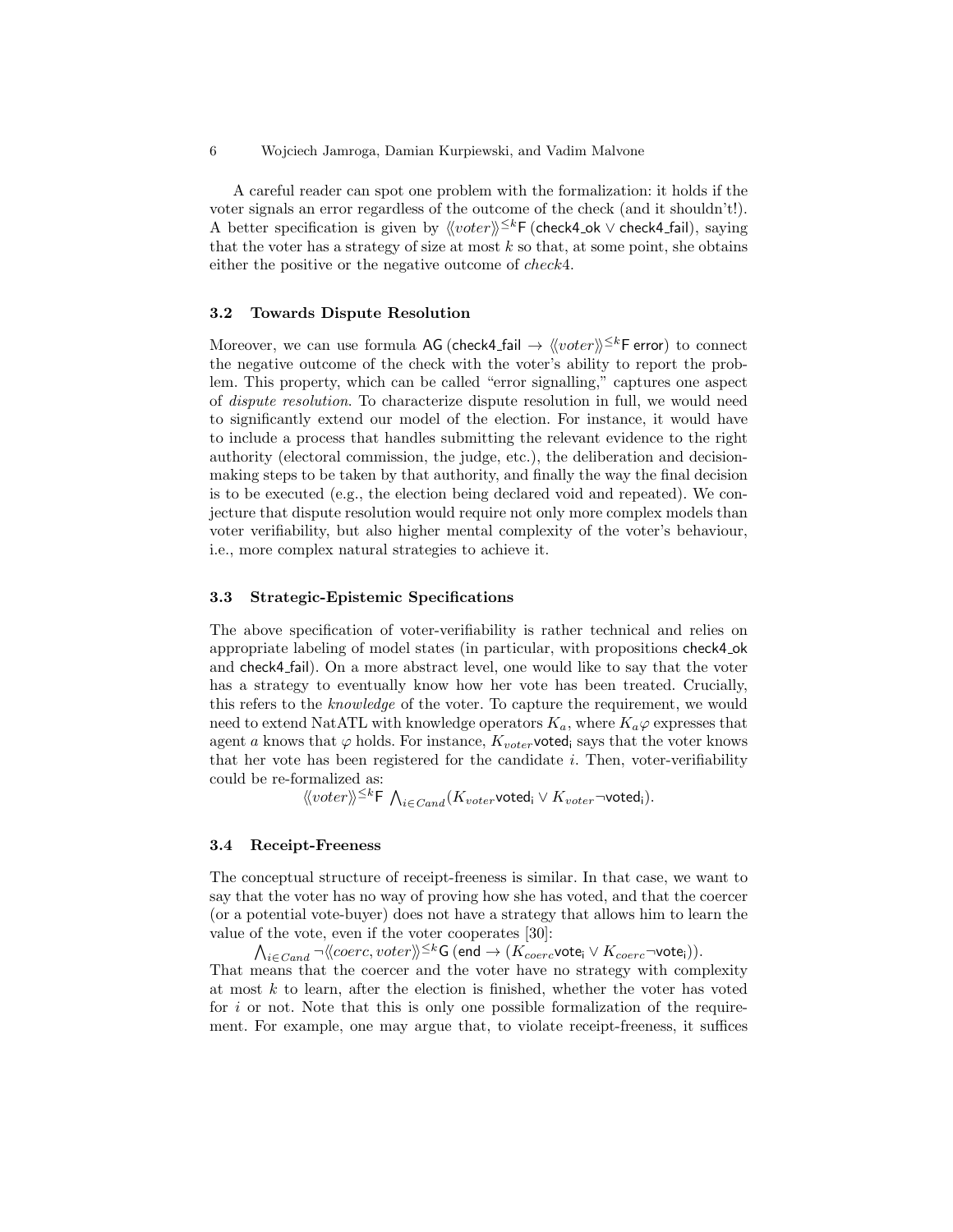that the coercer can detect whenever the voter has not obeyed; he does not have to learn the exact value of her vote. This can be captured by the following formula:  $\bigwedge_{i\in \textit{Cand}} \neg \langle \! \langle \textit{coerc}, \textit{voter} \rangle \! \rangle^{\leq k}$ G $\left(\textsf{(end} \land \neg \textsf{vote}_i \right) \to K_{\textit{coerc}} \neg \textsf{vote}_i \textsf{)}.$  We note in passing that the related notion of vote anonymity can be specified as  $\bigwedge_{a \in Agents \setminus \{voter\}}\bigwedge_{i \in \textit{Cand}}\textsf{AG}\left(\neg K_a \textsf{vote}_\mathsf{i} \land \neg K_a \neg \textsf{vote}_\mathsf{i}\right)\right)\!.$ 

Combining strategic and epistemic aspects poses a number of semantic problems [27, 1]. To avoid those, we will concentrate on properties that use only strategic operators, such as the "technical" specification of voter-verifiability.

#### 3.5 Using Verification Tools to Facilitate Analysis

The focus of this work is on modeling and specification; the formal analysis is done mainly by hand. However, having the models specified in UPPAAL suggests that we can also benefit from its model checking functionality. Unfortunately, the requirement specification language of Uppaal is very limited, and allows for neither strategic operators nor knowledge modalities. Still, we can use it to verify concrete strategies if we carefully modify the input formula and the model. We will show how to do it in Section 7.

### 4 Use Case Scenario: vVote

Secure and verifiable voting is becoming more and more important for the democracy to function correctly. In this paper, we analyze the vVote implementation of Prêt à Voter which was used for remote voting and voting of handicapped persons in the Victorian elections in November 2014 [14]. The main idea of the Prêt à Voter protocol focuses on encoding the vote using a randomized candidate list. In this protocol the ballot consists of two parts: the randomized order of candidates (left part) and the list of empty checkboxes along with the number encoding the order of the candidates (right part). The voter casts her vote in the usual way, by placing a cross in the right hand column against the candidate of her choice. Then, she tears the ballot in two parts, destroys the left part, casts the right one, and takes a copy of it as her receipt. After the election her vote appears on the public Web Bulletin Board  $(WBB)^4$  as the pair of the encoding number and the marked box, which can be compared with the receipt for verification. We look at the whole process, from the voter entering the polling station, to the verification of her vote on the Web Bulletin Board.

After entering the polling station, the Poll Worker (PW) authenticates the voter (using the method prescribed by the appropriate regulations), and sends a print request to the Print On Demand device (POD) specifying the district/region of the voter. If the authentication is valid (state  $primitive$ ) then the POD retrieves and prints an appropriate ballot for the voter, including a Serial Number (SN) and the district, with a signature from the Private Web Bulletin Board (PWBB). The PWBB is a robust secure database which receives messages, performs basic validity checks, and returns signatures. After that, the voter may

<sup>4</sup> The WBB is an authenticated public broadcast channel with memory.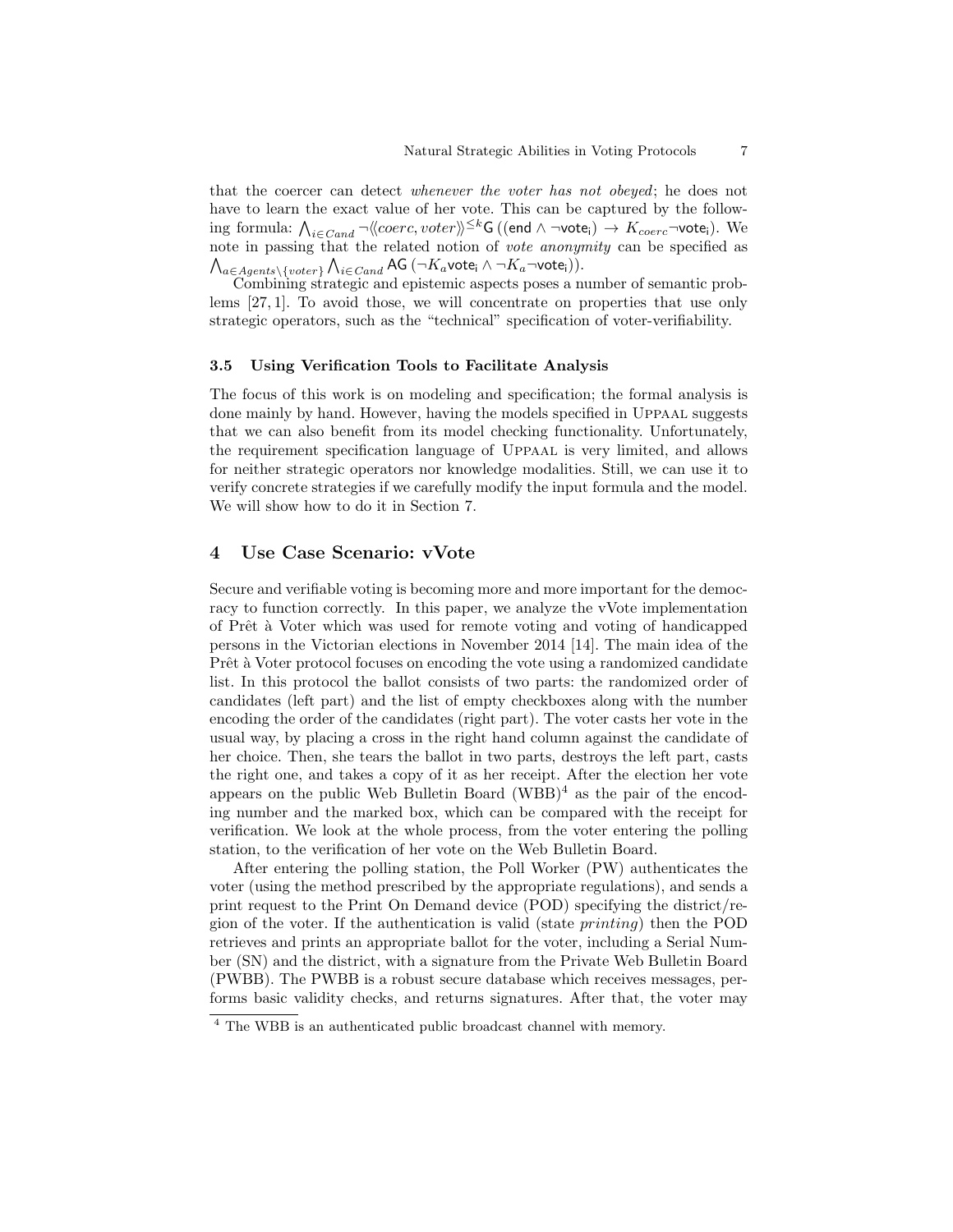

Fig. 2. Voter refinement: phase check4

choose to check and confirm the ballot. This involves demanding a proof that the ballot is properly formed, i.e., that the permuted candidate list corresponds correctly to the cipher-texts on the public WBB for that serial number. If the ballot has a confirmation check, the voter returns to the printing step for a new ballot (transition from state check1 to printing).

Having obtained and possibly checked her ballot (state has ballot), the voter can scan it by showing the ballot bar code to the Electronic Ballot Marker (EBM). Then, she enters her vote (state scanning) via the EBM interface. The EBM is a computer that assists the user in filling in a Prêt à Voter ballot. The EBM prints on a separate sheet the voter's receipt with the following information: (i) the electoral district, (ii) the Serial Number, (iii) the voter's vote permuted appropriately to match the Prêt  $\grave{a}$  Voter ballot, and (iv) a QR code with this data and the PWBB signature.

Further, the voter must check the printed vote against the printed candidate list. In particular, she checks that the district is correct and the Serial Number matches the one on the ballot form. If all is well done, she can optionally check the PWBB signature, which covers only the data visible to the voter. Note that, if either  $check2$  or check3 fails, the vote is canceled using the cancellation protocol. If everything is OK, the voter validates the vote, shreds the candidate list, and leaves the polling station. Finally, the voter can check her vote on the WBB after the election closes. She only needs to check the SR and the order of her preference numbers.

## 5 Models

In this section we present the model of a simplified version of vVote, focusing on the steps that are important from the voter's perspective. We use Uppaal as the modeling tool because of its flexible modeling language and user-friendly GUI.

#### 5.1 Voter Model

The local model already presented in Figure 1 captures the voter's actions from entering the polling station to casting her vote, going back home and verifying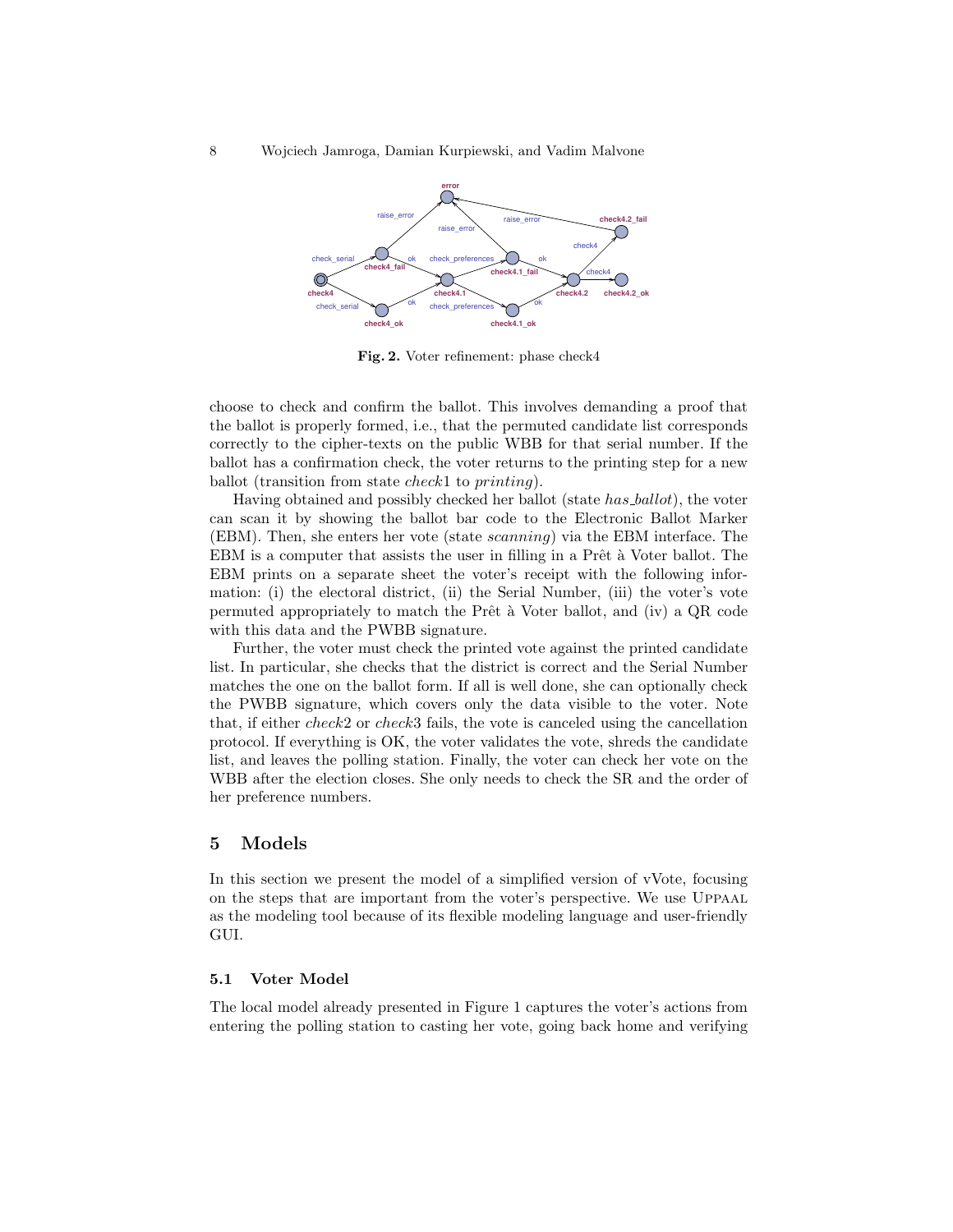

Fig. 3. Serial number check

Fig. 4. Preferences order check

her receipt on the Web Bulletin Board. As shown in the graph, some actions (in particular the additional checks) are optional for the voter. Furthermore, to simulate the human behavior we added some additional actions, not described in the protocol itself. For example the voter can skip even obligatory steps, like  $check2$ . This is especially important, as  $check2$  may be the most time-consuming action for the voter and many voters may skip it in the real life. To further simulate the real-life behavior of the voters, for each state we added a loop action labeled as wait, to allow the voter to wait in any state as long as she wants. We omit the loops from the graph for the clarity of presentation. After every check, the voter can signal an error, thus ending up in the error state. The state represents communication with the election authority, signaling that the voter could not cast her vote or a machine malfunction was detected.

#### 5.2 Refinements of the Voter Model

The model shown in Figure 1 is relatively abstract. For example, check4 is shown as an atomic action, but in fact it requires that the voter compares data from the receipt and the WBB. In order to properly measure the complexity of the voter strategies, it is crucial to consider different levels of granularity.

Check4 phase. Recall that this is the last phase in the protocol and it is optional. Here, the voter can check if the printed receipt matches her intended vote on the WBB. This includes checking that the serial numbers match (action check serial), and that the printed preferences order match the one displayed on the WBB (action check preferences). If both steps succeed, then the voter reaches state *check4\_ok*. The refined model for this phase is presented in Figure 2. Other phases, such as check2, can be refined in a similar way.

Serial number phase. In some cases the model shown in Figure 2 may still be too general. For example, the length of the serial number may have impact on the level of difficulty faced by the voter. To capture this, we split the step into atomic actions: *check\_serial* $1(i)$  for checking the *i*th symbol on the WBB, and  $check\_serial2(i)$  for checking the *i*th symbol on the receipt. The resulting model is shown in Figure 3, where  $n$  is the length of the serial number.

Preferences order phase. Similarly to comparing the two serial numbers, the verification of the printed preferences can also be troublesome for the voter. In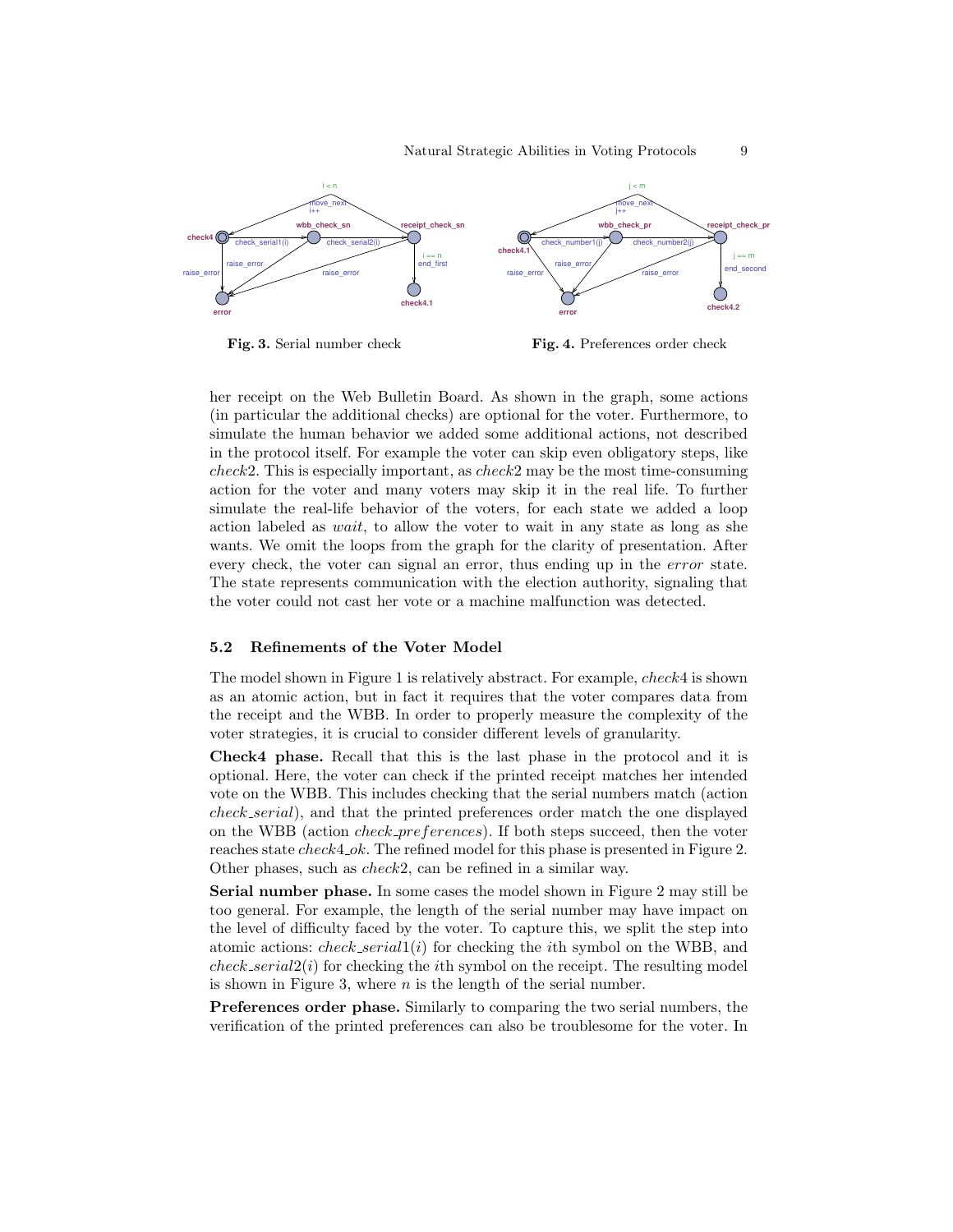

Fig. 8. Print-on-demand printer

Fig. 9. Electronic Ballot Marker (EBM)

order to make sure that her receipt matches the entry on the WBB, the voter must check each number showing her preference. Actions *check\_number*1 $(i)$  and  $check_number2(i)$  refer to checking a number on the WBB and on the receipt, respectively. This is shown in the local model in Figure 4, where  $m$  is the number of candidates in the ballot.

#### 5.3 Voting Infrastructure

The voter is not the only entity taking part in the election procedure. The election infrastructure and the electronic devices associated with it constitute a significant part of the procedure. Since there are several components involved in the voting process, we decided to model each component as a separate agent. The models of the Public WBB, Private WBB, the cancel station, the print-ondemand printer, and the EBM are shown in Figures 5–9.

#### 5.4 Coercer Model

To model the coercer, we first need to determine his exact capabilities. Is he able to interact with the voter, or only with the system? Should he have full control over the network, like the Dolev-Yao attacker, or do we want the agent to represent implicit coercion, where the relatives or subordinates are forced to vote for a specified candidate? In this preliminary study, we assume a simple 1-state model of the coercer, with loops labeled by the following actions:

- coerce(ca): the coercer coerces the voter to vote for candidate ca;
- modify\_ballot(ca): the coercer modifies the voter's ballot by setting a vote for ca;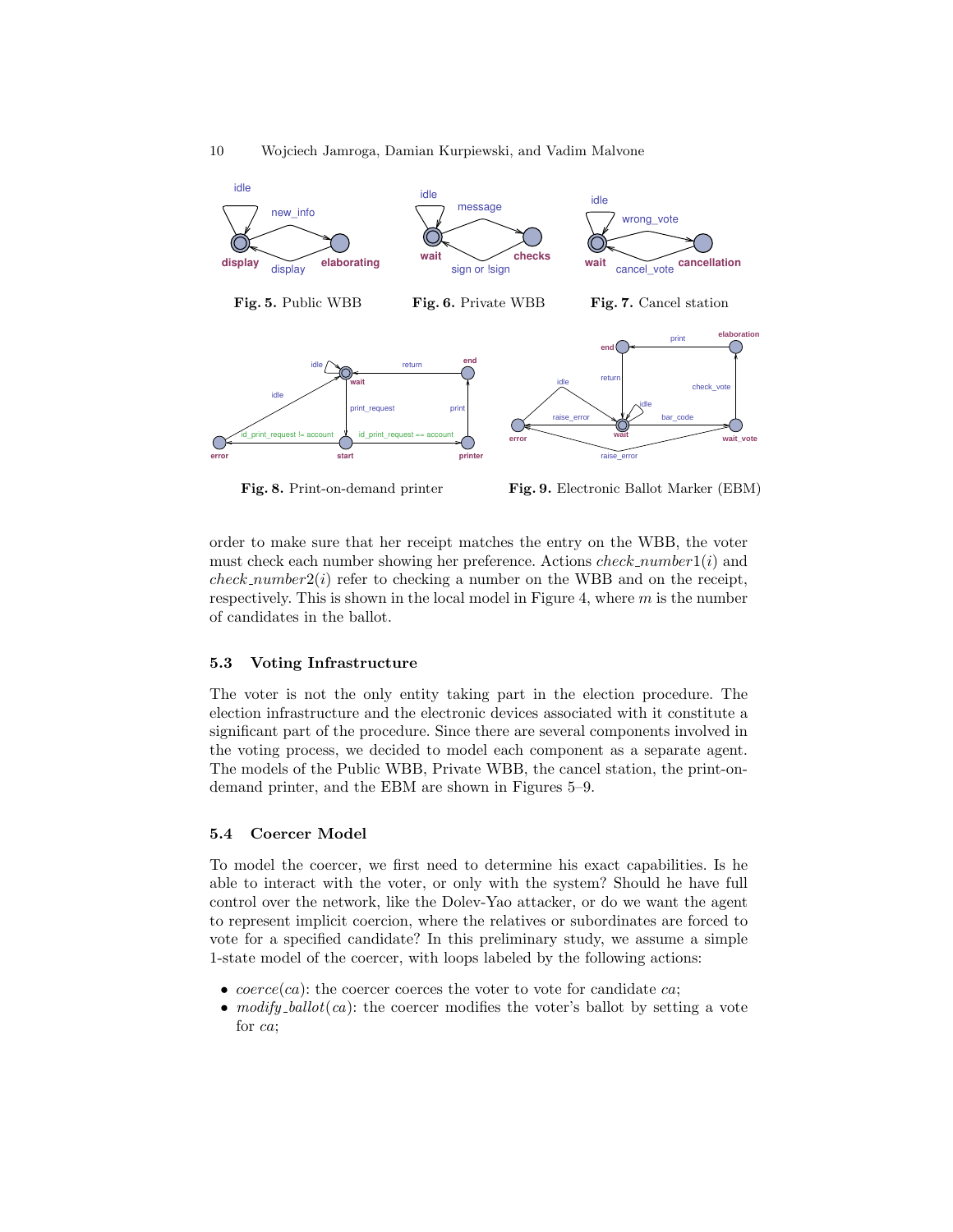- request: the coercer requests the receipt from the voter;
- *punish*: the coercer punishes the voter;
- *infect*: the coercer infects the voting machine with malicious code;
- $\bullet$  *listen*: the coercer listens to the voter's vote on the voting machine;
- $replace(ca)$ : the coercer replaces the voter's ballot with a vote for ca.

Some actions depend on each other. For example, listen and replace should be executed only after the infect has succeed, as the coercer needs some kind of access to the voting machine.

## 6 Strategies and Their Complexity

There are many possible objectives for the participants of a voting procedure. A voter's goal could be to just cast her vote, another one could be to make sure that her vote was correctly counted, and yet another one to verify the election results. The same goes for the coercer: he may just want to make his family vote in the "correct" way, or to change the outcome of the election. In order to define different objectives, we can use formulas of NatATL and look for appropriate natural strategies, as described in Sections 2 and 3. More precisely, we can fix a subset of the participants and their objective with a formula of NatATL, find the smallest strategy that achieves the objective, and compute its size. The size of the strategy will be an indication of how hard it is to make sure that the objective is achieved.

An example goal that the voter may want to pursue is the verifiability of her vote. Given the model in Figure 1, we can use the formula  $\varphi_1 = \langle \langle v \rangle \rangle^{\leq k}F(\text{check4-ok}$ ∨ check4 fail), as discussed in Section 3.

Note that it is essential to fix the granularity level of the modeling right. When shifting the level of abstraction, we obtain significantly different "measurements" of strategic complexity. This is why we proposed several variants of the voter model in Section 5. In this section, we will show how it affects the outcome of the analysis.

In the following we take another look at the previously defined models and try to list possible strategies for the participants.

#### 6.1 Strategies for the Voter

In this section we focus on natural strategies for voter-verifiability.

Natural Strategy 1 A strategy for the voter is:

- 1. has\_ballot  $\rightsquigarrow scan\_ballot$
- 2. scanning  $\rightsquigarrow$  enter vote
- 3. voted  $\rightsquigarrow check2$
- 4. check2\_ok  $\vee$  check2\_fail  $\vee$  check\_request  $\leadsto move\_next$
- 5. vote\_ok  $\rightsquigarrow$  shred\_ballot
- 6. shred  $\rightsquigarrow$  leave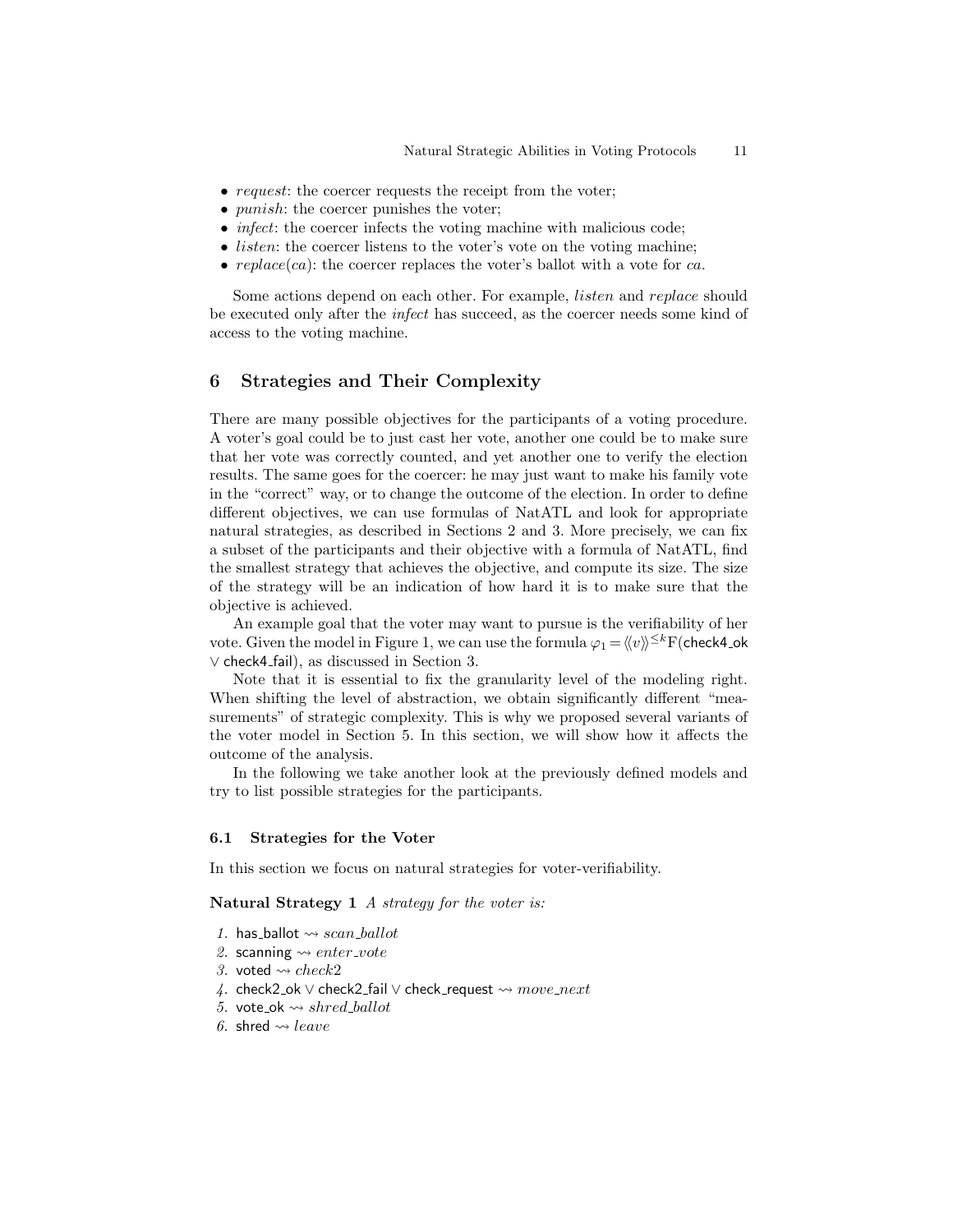7. check4  $\rightsquigarrow$   $check4$ 

8.  $\top \leadsto \star$ 

Recall that the above is an ordered sequence of guarded commands. The first condition (guard) that evaluates to true determines the action of the voter. Thus, if the voter has the ballot and she has not scanned it (proposition has ballot), she scans the ballot. If has ballot is false and scanning is true then she enters her vote, and so on. If all the preconditions except  $\top$  are false, then she executes an arbitrary available action (represented by the wildcard  $\star$ ). For example, the voter will do print ballot at the state printing, where the voter needs to wait while the Poll Worker identifies her and generates a new ballot.

In Natural Strategy 1, we have 8 guarded commands in which the command (4) costs 5 since in its condition there are five symbols (three atoms plus two disjunctions), while the other guarded commands cost 1, so the total complexity is  $1 \cdot 7 + 5 \cdot 1 = 12$ . So, the formula  $\varphi_1$  is true with any k of 12 or more.

Next, we show a natural strategy with the additional guarded commands in case the voter wants to do the optional phases *check*1 and *check*3, i.e., we want to satisfy the formula  $\varphi_2 = \langle \langle v \rangle \rangle^{\leq k}F(\text{checked1} \wedge \text{checked3} \wedge (\text{check4} \cdot \text{ok} \vee \text{K} \vee \text{K} \vee \text{K} \vee \text{K} \vee \text{K} \vee \text{K} \vee \text{K} \vee \text{K} \vee \text{K} \vee \text{K} \vee \text{K} \vee \text{K} \vee \text{K} \vee \text{K} \vee \text{K} \vee \text{K} \vee \text{K} \vee$ check4 fail)). In particular,  $\varphi_2$  checks whether there exist a natural strategy for the voter such that sooner or later she does check1, check3, and verifies her vote. Note that, apart from the standard propositions like check1, we also add their persistent versions like checked1 designed in such a way that once check1 gets true, checked1 also becomes true and remains true forever.

Natural Strategy 2 A strategy for the voter that considers the optional phases check1 and check3 is:

- 1. has\_ballot  $\wedge$  counter == 0  $\rightsquigarrow$  check\_ballot
- 2. has\_ballot  $\rightsquigarrow scan\_ballot$
- 3. scanning  $\rightsquigarrow$  enter vote
- 4. voted  $\rightsquigarrow$  check2
- 5. check2\_ok  $∨$  check2\_fail  $→$   $check3$
- 6. check1 ∨ check3 ∨ check\_request  $\rightsquigarrow move\_next$
- 7. vote\_ok  $\rightsquigarrow$  shred\_ballot
- 8. shred  $\rightsquigarrow$  leave
- 9. check4  $\rightsquigarrow$  check4
- 10.  $\top \leadsto \star$

In Natural Strategy 2, we introduce the verification of check1 and check3. To do this we add two new guarded commands (5) and (6), and update clause (1) by adding a control on a counter to determine if check1 is done or not. This gives the total complexity of  $1 \cdot 7 + 3 \cdot 2 + 5 \cdot 1 = 18$ . Thus, the formula  $\varphi_2$  is true for any  $k \geq 18$ .

An important aspect to evaluate in this subject concerns the detailed analysis of check4. Some interesting questions on this analysis could be: how does the voter perform check4? How does she compare the printed preferences with the information on the public WWB? These questions open up several scenarios both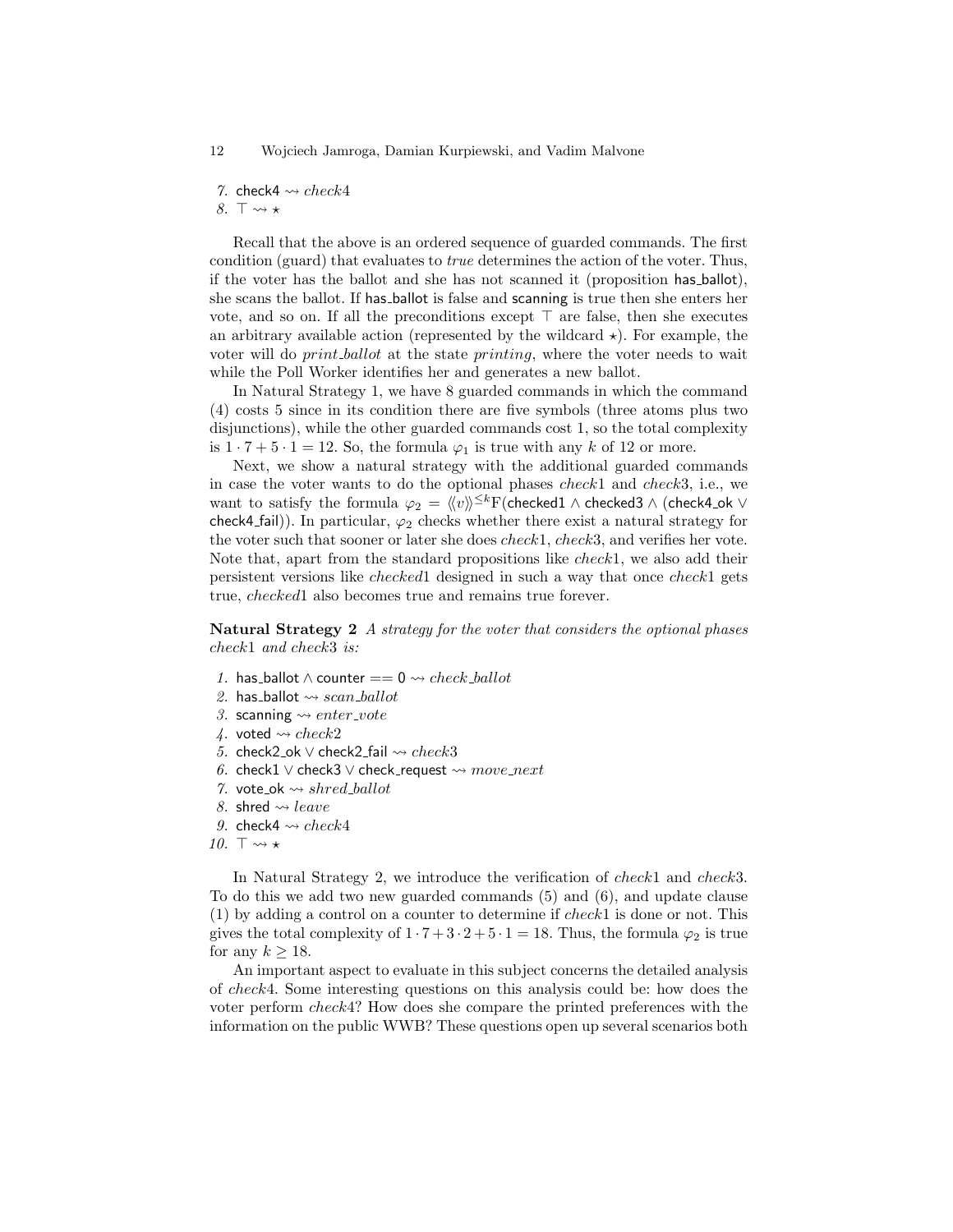from a strategic point of view and for the model to be used. From the strategic point of view, we can consider a refinement of Natural Strategy 1, in which the action check4 is evaluated as something of atomic. If we consider that the check4 includes: comparing preferences with the information in the public WWB and checking the serial number, we can already divide the single action into two different actions for each of the checks to be performed. So, given the model in Figure 2, to verify that the voter does each step of check4, we need to provide a formula that verifies atoms check4\_ok, check4.1\_ok, and check4.2\_ok. To do this in NatATL, we use the formula  $\varphi_3 = \langle \langle v \rangle \rangle^{\leq k}F$ ((checked4 ok ∧ checked4.1 ok ∧ checked4.2 ok) ∨ check4 fail ∨ check4.1 fail ∨ check4.2 fail). To achieve this, we refine the previous natural strategy for the voter, as follows.

Natural Strategy 3 A strategy for the voter that works in the refined model of phase check4 is:

- 1. has ballot  $\rightsquigarrow scan\_ballot$
- 2. scanning  $\rightsquigarrow$  enter vote
- 3. voted  $\rightsquigarrow check2$
- 4. check2\_ok  $\vee$  check2\_fail  $\vee$  check\_request  $\leadsto move\_next$
- 5. vote\_ok  $\rightsquigarrow$  shred\_ballot
- 6. shred  $\rightsquigarrow$  leave
- 7. check $4 \rightsquigarrow check\_serial$
- 8. check4\_ok  $\rightsquigarrow$  ok
- 9. check4.1  $\rightsquigarrow$  check preferences
- 10. check4.1\_ok  $\rightsquigarrow ok$
- 11. check4.2  $\rightsquigarrow$  check4

12.  $\top \rightsquigarrow \star$ 

In Natural Strategy 3, we have 12 guarded commands in which all the conditions are defined with a single atom but (4) in which there is a disjunction of three atoms. So, the total complexity is  $1 \cdot 11 + 5 \cdot 1 = 16$ . So,  $\varphi_3$  is true for any  $k \geq 16$ ; one can use Natural Strategy 3 to demonstrate that.

#### 6.2 Counting Other Kinds of Resources

So far, we have measured the effort of the voter by how complex strategies she must execute. This helps to estimate the mental difficulty related, e.g., to voterverifiability. However, this is not the only source of effort that the voter has to invest. Verifying one's vote might require money (for example, if the voter needs to buy special software or a dedicated device), computational power, and, most of all, time. Here, we briefly concentrate on the latter factor.

For a voter's task expressed by the NatATL formula  $\langle\langle v \rangle \rangle^{\leq k}$ F $\varphi$  and a natural strategy  $s_v$  for the voter, we can estimate the time spent on the task by the number of transitions necessary to reach  $\varphi$ . That is, we take all the paths in  $out(q, s_v)$ , where q is the initial state of the procedure. On each path,  $\varphi$  must occur at some point. We look for the path where the first occurrence of  $\varphi$  happens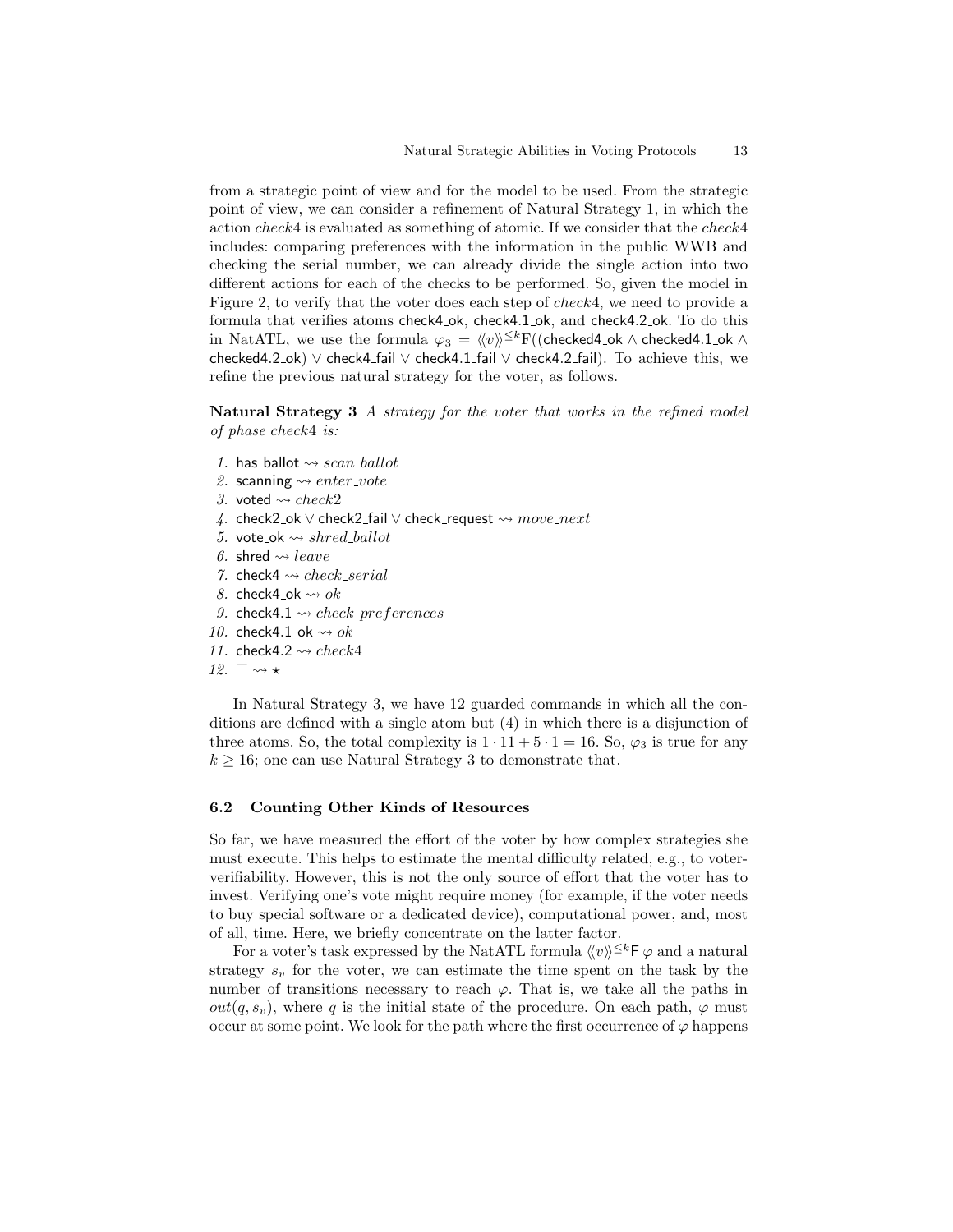*latest*, and count the number of steps to  $\varphi$  on that path. We will demonstrate how it works on the goals and strategies presented in Section 6.1.

For example, for Natural Strategy 3, starting from the initial state, the voter needs of  $10 + 5 = 15$  steps to achieve (checked4\_ok  $\land$  checked4.1\_ok  $\land$ checked4.2 ok) ∨ check4 fail ∨ check4.1 fail ∨ check4.2 fail in the worst case. More precisely, 10 steps are needed to achieve check4 in the local model shown in Figure 1, and 5 more steps to reach check4.2 ok ∨ check4.2 fail in the refinement of the final section of the procedure (see Figure 2).

Similarly, the voter executing Natural Strategy 1 needs 11 steps to achieve the state check4\_fail or the state check4\_ok. Finally, Natural Strategy 2 requires 15 steps to conclude the verification of the voter's vote.

#### 6.3 Natural Strategies for Coalitions

Some properties, such as receipt-freeness, refer to the joint abilities of the voter and the coercer (see Section 3). Unfortunately, receipt-freeness is underpinned by strategic-epistemic reasoning – something that we want to avoid here. Instead, we consider a simpler property stating that "the coercer can obtain the receipt of the voter's vote if the voter cooperates with him." This can be formalized as:  $\varphi_4 = \langle \langle c, v \rangle \rangle^{\leq k} F$  has receipt.

The natural strategies for the coalition are presented below.

### Natural Strategy 4 (Coalitional strategy, the voter's part)

- 1. has\_ballot  $\rightsquigarrow scan\_ballot$
- 2. scanning  $\rightsquigarrow$  enter vote
- 3. voted  $\rightsquigarrow check2$
- 4. check2\_ok  $\lor$  check2\_fail  $\leadsto move\_next$
- 5. vote\_ok  $\rightsquigarrow$  shred\_ballot
- 6. shred  $\rightsquigarrow$  leave
- 7. check\_request  $\rightsquigarrow share$
- 8.  $\top \leadsto \star$

## Natural Strategy 5 (Coalitional strategy, the coercer's part)

1.  $\top \rightsquigarrow$  request

In Natural Strategy 4, we have 8 guarded commands in which all the conditions are defined with a single atom but (4) in which there is disjunction of two atoms. Thus, the total complexity is  $1 \cdot 7 + 3 \cdot 1 = 10$ . Moreover, Natural Strategy 5 for the coercer has complexity 1 since it has one guarded command with a single symbol. So,  $\varphi_4$  is true for any  $k \geq 11$ .

## 7 Automated Verification of Strategies

In this section we explain how the model checking functionality of UPPAAL can be used for an automated verification of the strategies presented in Section 6.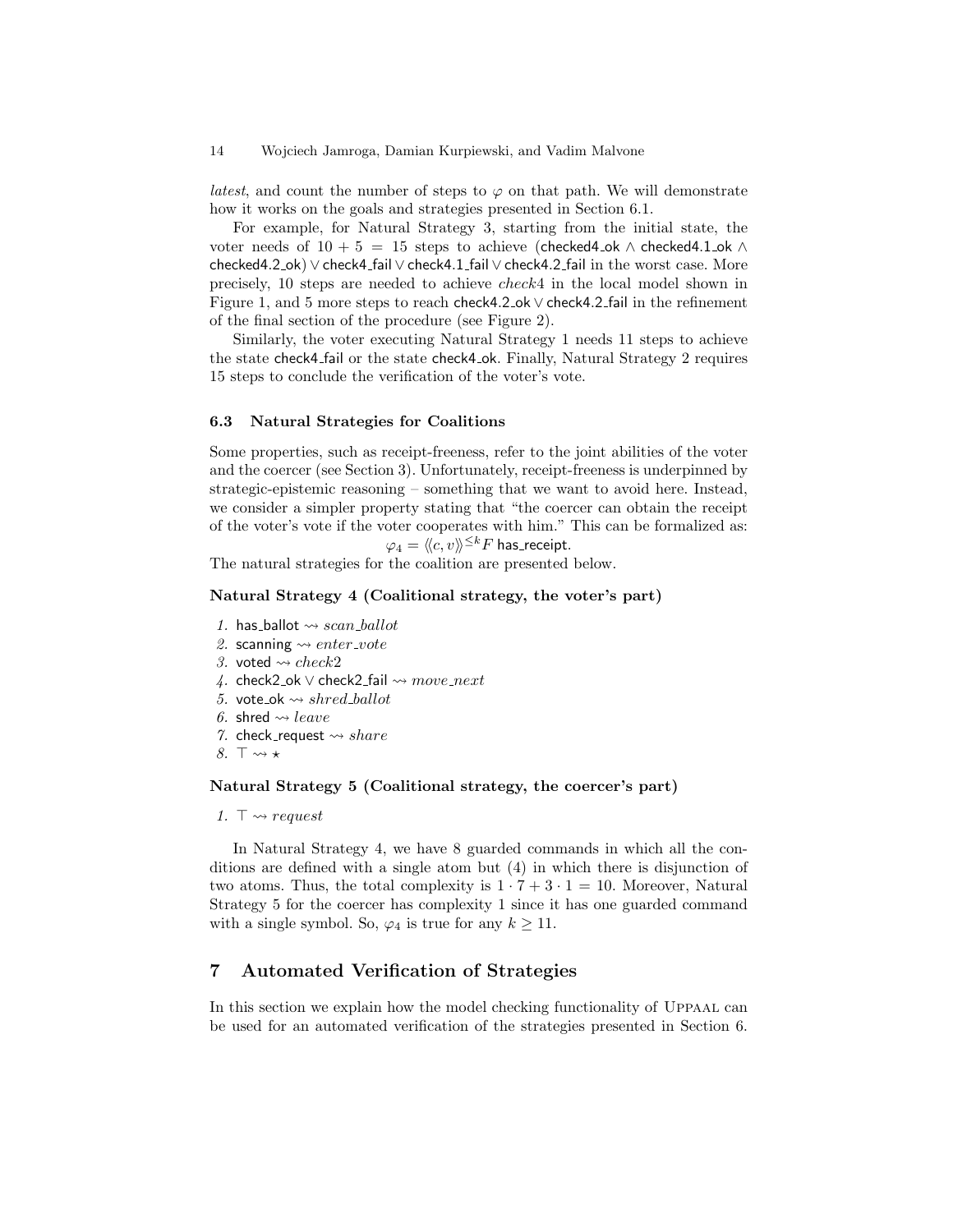To verify selected formulas and the corresponding natural strategies, we need to modify several things, namely:  $(i)$  the formula,  $(ii)$  the natural strategy, and finally  $(iii)$  the model. We explain the modifications step by step.

Formula. To specify the required properties for the protocol, we have used a variant of strategic logic. Unfortunately, Uppaal supports neither NatATL nor ATL, but only a fragment of the branching-time temporal logic CTL. Thus, we cannot use Uppaal to model-check the formulas of Section 6. What we can do, however, is to verify if a given natural strategy achieves a given goal. To this end, we replace the strategic operator  $\langle A \rangle^{\leq k}$  in the formula with the universal path quantifier A. For example, instead of formula  $\varphi_1 \equiv \langle \langle v \rangle \rangle$ F (check4\_ok∨check4\_fail) we use  $\varphi_1' = AF$  (check4\_ok  $\vee$  check4\_fail). Furthermore, we "prune" the model according to the given strategy, see below for the details.

Natural Strategy. In order to efficiently merge the natural strategy with the model, the strategy should be modified so that all the guard conditions are mutually exclusive. To this end, we go through the preconditions from top to bottom, and refine them by adding the negated preconditions from all the previous guardeds. For example, Natural Strategy 1 becomes:

- 1. has\_ballot  $\rightsquigarrow scan\_ballot$
- 2. ¬has\_ballot  $\land$  scanning  $\leadsto$  enter\_vote
- 3. ¬has\_ballot ∧ ¬scanning ∧ voted  $\rightsquigarrow check2$
- 4. ¬has\_ballot∧¬scanning∧¬voted∧(check2\_ok∨check2\_fail∨check\_request) → move next
- 5. ¬has\_ballot∧¬scanning∧¬voted∧¬(check2\_ok∨check2\_fail∨check\_request)∧ vote\_ok  $\rightsquigarrow shred\_ballot$
- 6. ¬has\_ballot∧¬scanning∧¬voted∧¬(check2\_ok∨check2\_fail∨check\_request)∧ ¬vote\_ok ∧ shred  $\leadsto leave$
- 7. ¬has\_ballot∧¬scanning∧¬voted∧¬(check2\_ok∨check2\_fail∨check\_request)∧ ¬vote\_ok ∧ ¬shred ∧ check4 ~ *check*4
- 8.  $\top \rightsquigarrow \star$

Model. To verify the selected strategy of the voter, we merge it with the voter model by adding the guard conditions from the strategy to the preconditions of the corresponding local transitions in the model. Thus, we effectively remove all transitions that are not in accordance with the strategy. In this way, only the paths that are consistent with the strategy will be considered by the modelchecker.

Levels of granularity. As we showed in Section 5, it is often important to have variants of the model for different levels of abstraction. To handle those in Uppaal, we have used synchronizations edges. For example, to have a more detailed version of the phase check4, we added synchronization edges in the voter model (Figure 1) and in the *check4* model (Figure 2). Then, when going through the *check*4 phase in the voter model, UPPAAL will proceed to the more detailed submodel, and come back after getting to its final state.

Running the verification. We have modified the models, formulas, and strategies from Sections 5 and 6 following the above steps. Then, we used Uppaal to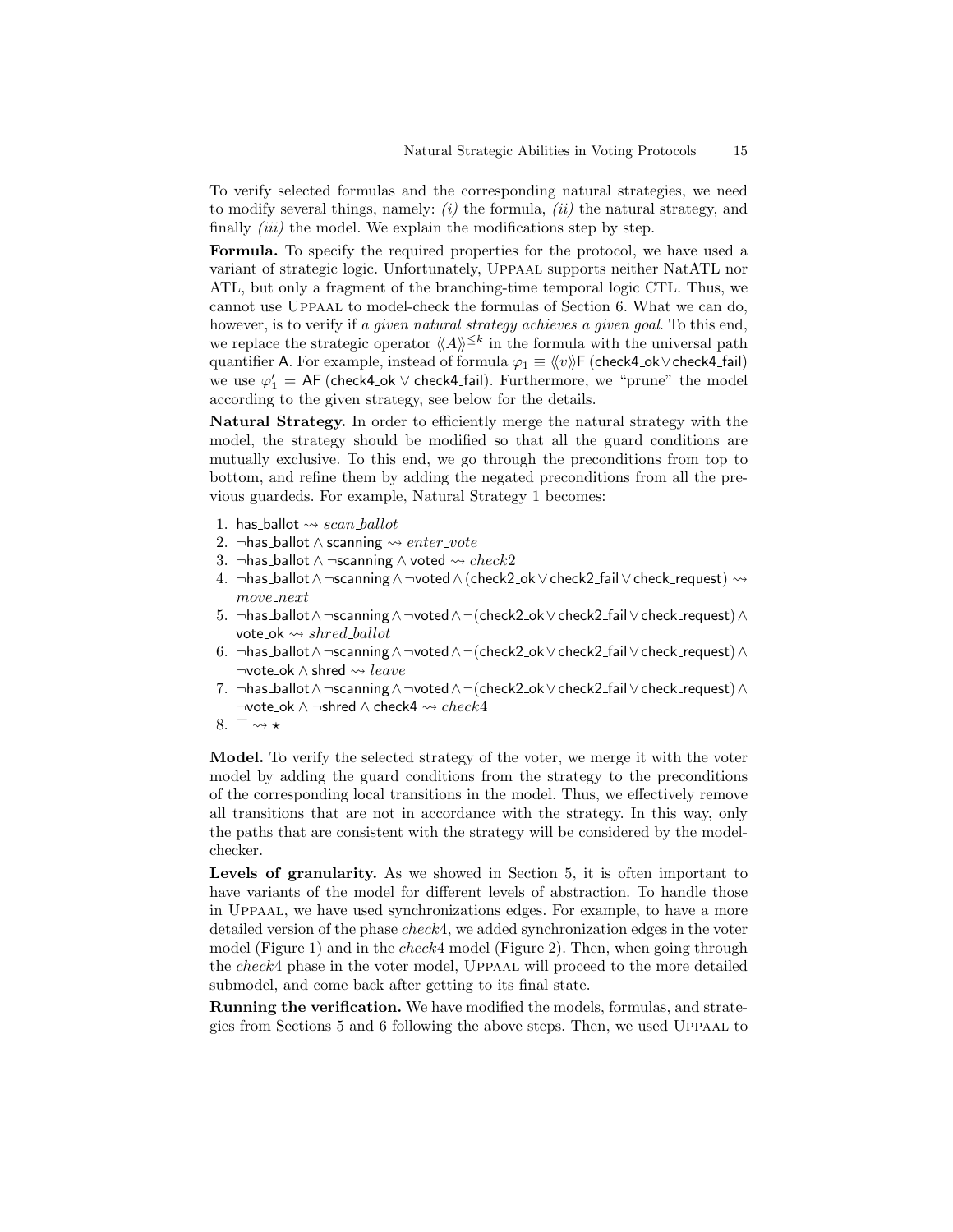verify that Natural Strategies 1–5 indeed enforce the prescribed properties. The tool reported that each formula holds in the corresponding model. The execution time was always at most a few seconds.

## 8 Conclusions

In the analysis of a voting protocols it is important to make sure that the voter has a strategy to use the functionality of the protocol. That is, she has a strategy to fill in and cast her ballot, verify her vote on the bulletin board, etc. However, this is not enough: it is also essential to see how hard that strategy is. In this paper, we propose a methodology that can be used to this end. One can assume a natural representation of the voter's strategy, and measure its complexity as the size of the representation.

We mainly focus on one aspect of the voter's effort, namely the mental effort needed to produce, memorize, and execute the required actions. We also indicate that there are other important factors, such as the time needed to execute the strategy or the financial cost of the strategy. This may lead to trade-offs where optimizing the costs with respect to one resource leads to higher costs in terms of another resource. Moreover, resources can vary in their importance for different agents. For example, time may be more important for the voter, while money is probably more relevant when we analyze the strategy of the coercer. We leave a closer study of such trade-offs for future work.

An interesting extension would be to further analyze the parts of the protocol where the voter compares two numbers, tables, etc. As the voter is a human being, it is natural for her to make a mistake. Furthermore, the probability of making a mistake at each step can be added to the model to analyze the overall probability of successfully comparing two data sets by the voter.

Finally, we point out that the methodology proposed in this paper can be applied outside of the e-voting domain. For example, one can use it to study the usability of policies for social distancing in the current epidemic situation, and whether they are likely to obtain the expected results.

Acknowledgements. The authors thank the anonymous reviewers for their valuable comments. W. Jamroga and D. Kurpiewski acknowledge the support of the National Centre for Research and Development, Poland (NCBR), and the Luxembourg National Research Fund (FNR), under the PolLux/FNR-CORE projects VoteVerif (POLLUX-IV/1/2016) and STV (POLLUX-VII/1/2019).

## References

- 1. T. Ågotnes, V. Goranko, W. Jamroga, and M. Wooldridge. Knowledge and ability. In Handbook of Epistemic Logic, pages 543–589. College Publications, 2015.
- 2. R. Alur, T. A. Henzinger, and O. Kupferman. Alternating-time Temporal Logic. Journal of the ACM, 49:672–713, 2002.
- 3. D. A. Basin, H. Gersbach, A. Mamageishvili, L. Schmid, and O. Tejada. Election security and economics: It's all about Eve. In Proceedings of E-Vote-ID, pages 1–20, 2017.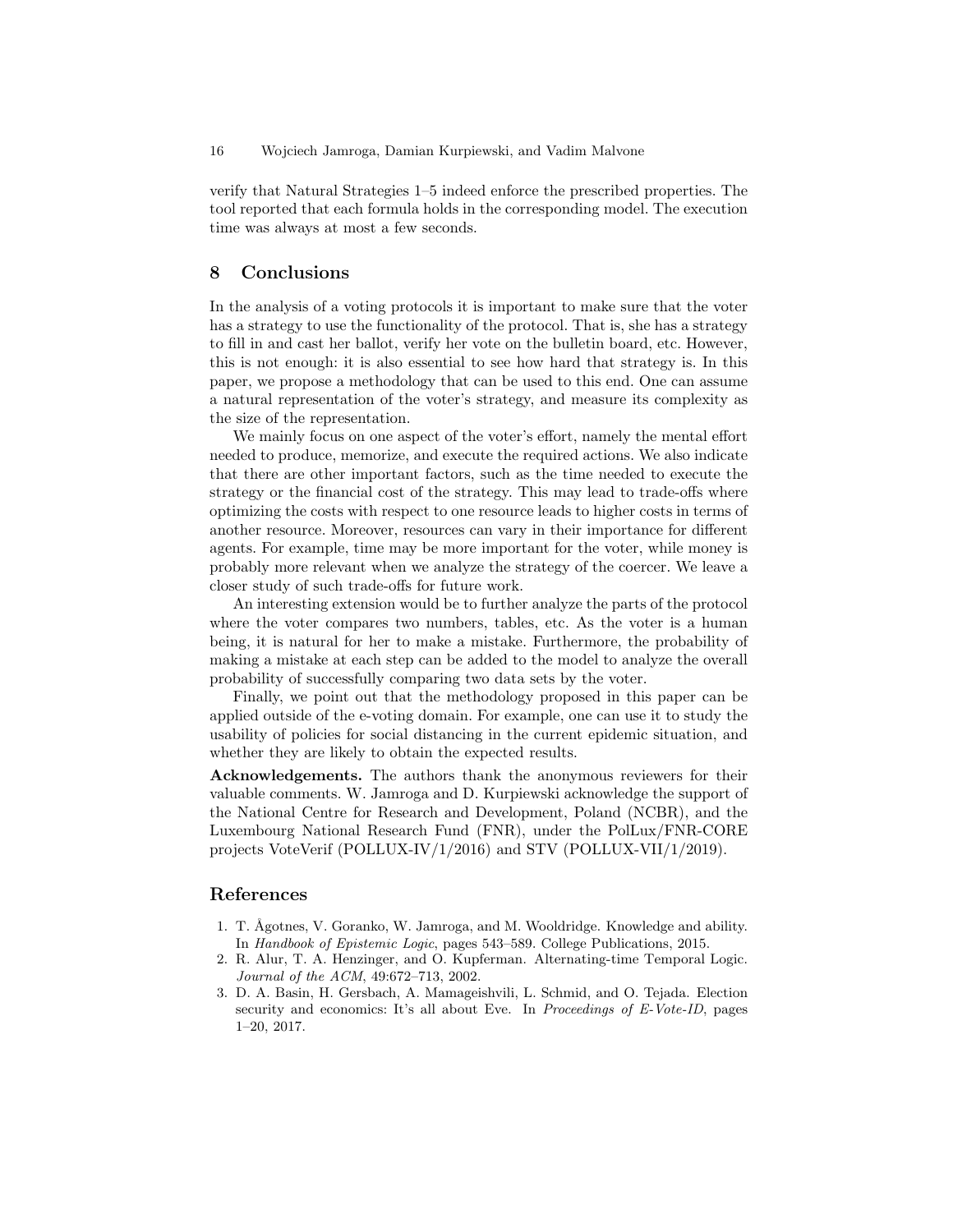- 4. D. A. Basin, S. Radomirovic, and L. Schmid. Modeling human errors in security protocols. In Computer Security Foundations Symposium, CSF, pages 325–340. IEEE Computer Society, 2016.
- 5. G. Behrmann, A. David, and K.G. Larsen. A tutorial on uppaal. In Formal Methods for the Design of Real-Time Systems: SFM-RT, number 3185 in LNCS, pages 200–236. Springer, 2004.
- 6. G. Bella, P. Curzon, R. Giustolisi, and G. Lenzini. A socio-technical methodology for the security and privacy analysis of services. In COMPSAC Workshops, pages 401–406. IEEE Computer Society, 2014.
- 7. G. Bella, P. Curzon, and G. Lenzini. Service security and privacy as a sociotechnical problem. J. Comput. Secur., 23(5):563–585, 2015.
- 8. J. Benaloh and D. Tuinstra. Receipt-free secret-ballot elections. In Proceedings of the twenty-sixth annual ACM symposium on Theory of Computing, pages 544–553. ACM, 1994.
- 9. L. E. Bourne. Knowing and using concepts. Psychol. Rev., 77:546–556, 1970.
- 10. A. Buldas and T. Mägi. Practical security analysis of e-voting systems. In Proceedings of IWSEC, volume 4752 of Lecture Notes in Computer Science, pages 320–335. Springer, 2007.
- 11. M. C. Carlos, J. E. Martina, G. Price, and R. F. Custódio. A proposed framework for analysing security ceremonies. In SECRYPT, pages 440–445. SciTePress, 2012.
- 12. K. Chatterjee, T.A. Henzinger, and N. Piterman. Strategy Logic. Information and Computation, 208(6):677–693, 2010.
- 13. V. Cortier, D. Galindo, R. Küsters, J. Müller, and T. Truderung. SoK: Verifiability notions for e-voting protocols. In IEEE Symposium on Security and Privacy, pages 779–798, 2016.
- 14. C. Culnane, P.Y.A. Ryan, S.A. Schneider, and V. Teague. vvote: A verifiable voting system. ACM Trans. Inf. Syst. Secur., 18(1):3:1–3:30, 2015.
- 15. C. Culnane and V. Teague. Strategies for voter-initiated election audits. In Decision and Game Theory for Security: Proceedings of GameSec, volume 9996 of Lecture Notes in Computer Science, pages 235–247. Springer, 2016.
- 16. N. David, A. David, R. R. Hansen, K. G. Larsen, A. Legay, M. C. Olesen, and C. W. Probst. Modelling social-technical attacks with timed automata. In Proceedings of International Workshop on Managing Insider Security Threats, MIST, pages 21–28. ACM, 2015.
- 17. E. Davis and G. Marcus. Commonsense reasoning. Communications of the ACM, 58(9):92–103, 2015.
- 18. S. Delaune, S. Kremer, and M. Ryan. Coercion-resistance and receipt-freeness in electronic voting. In Computer Security Foundations Workshop, 2006. 19th IEEE, pages 12–pp. IEEE, 2006.
- 19. J. Dreier, P. Lafourcade, and Y. Lakhnech. A formal taxonomy of privacy in voting protocols. In Communications (ICC), 2012 IEEE International Conference on, pages 6710–6715. IEEE, 2012.
- 20. R. Fagin, J. Y. Halpern, Y. Moses, and M. Y. Vardi. Reasoning about Knowledge. MIT Press, 1995.
- 21. J. Feldman. Minimization of Boolean complexity in human concept learning. Nature, 407:630–3, 11 2000.
- 22. M. Ghallab, D. Nau, and P. Traverso. Automated Planning: Theory and Practice. Morgan Kaufmann, 2004.
- 23. J. Hunker and C. W. Probst. Insiders and insider threats an overview of definitions and mitigation techniques. J. Wirel. Mob. Networks Ubiquitous Comput. Dependable Appl., 2(1):4–27, 2011.